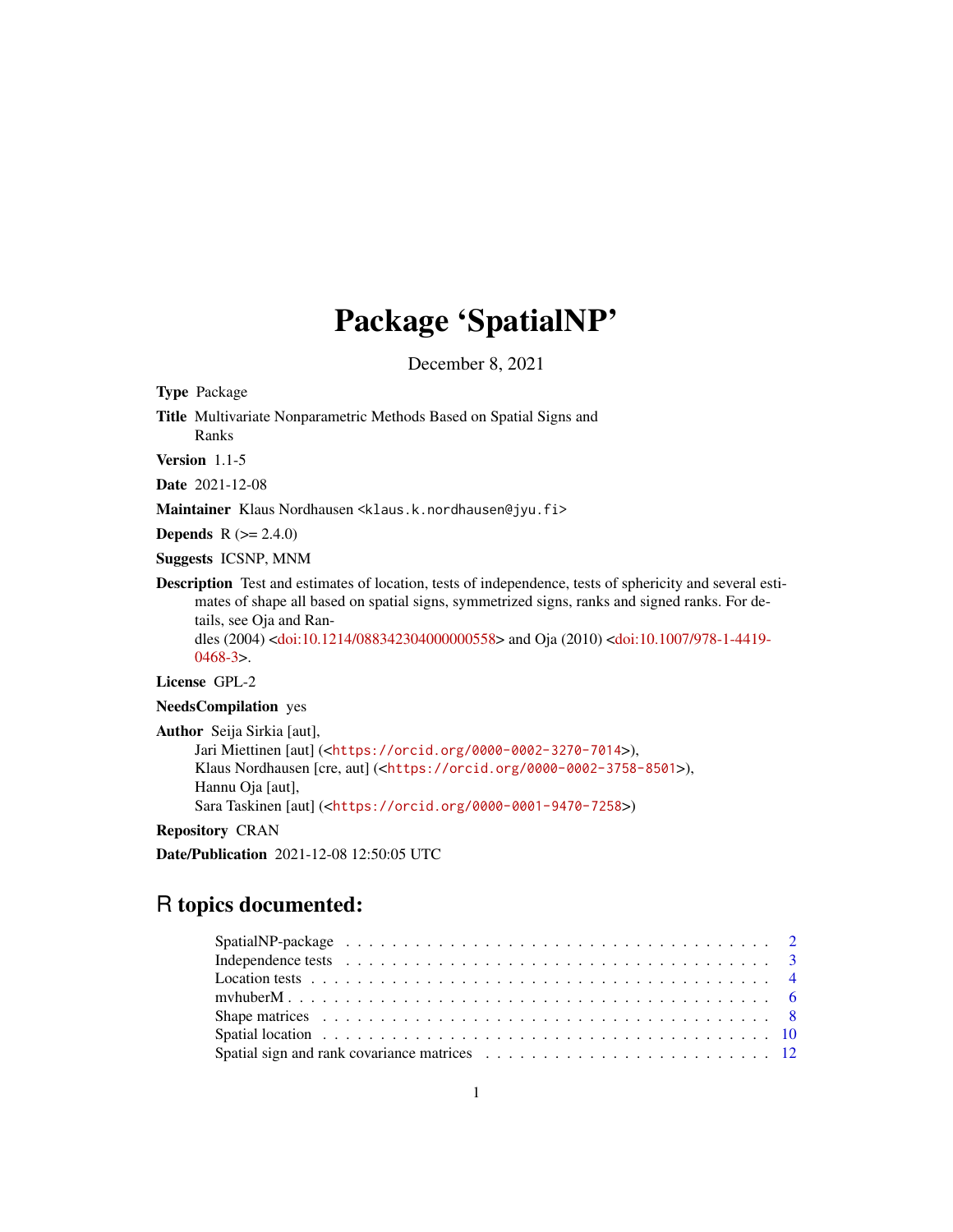<span id="page-1-0"></span>

| Index |  |
|-------|--|

SpatialNP-package *Multivariate nonparametric tests and estimates based on spatial signs and ranks.*

#### Description

Test and estimates of location, tests of independence, tests of sphericity and several estimates of shape all based on spatial signs, symmetrized signs, ranks and signed ranks. For details, see Oja and Randles (2004) <doi:10.1214/088342304000000558> and Oja (2010) <doi:10.1007/978-1-4419- 0468-3>.

#### Details

| Package: | SpatialNP  |
|----------|------------|
| Type:    | Package    |
| Version: | $1.1 - 5$  |
| Date:    | 2021-12-08 |
| License: | $GPL (=2)$ |

There are three functions for inference, [sr.loc.test](#page-3-1), [sr.indep.test](#page-2-1) and [sr.sphere.test](#page-14-1), for location, independence and sphericity tests. The so called [inner](#page-7-1) and [outer](#page-11-1) standardization matrices are also available as well as the actual [sign and rank](#page-12-1) score functions, together with a utility function [to.shape](#page-17-1).

#### Author(s)

Seija Sirkia, Jari Miettinen, Klaus Nordhausen, Hannu Oja, Sara Taskinen Maintainer: Klaus Nordhausen, <klaus.k.nordhausen@jyu.fi>

#### See Also

package [ICSNP](#page-0-0) package [MNM](#page-0-0)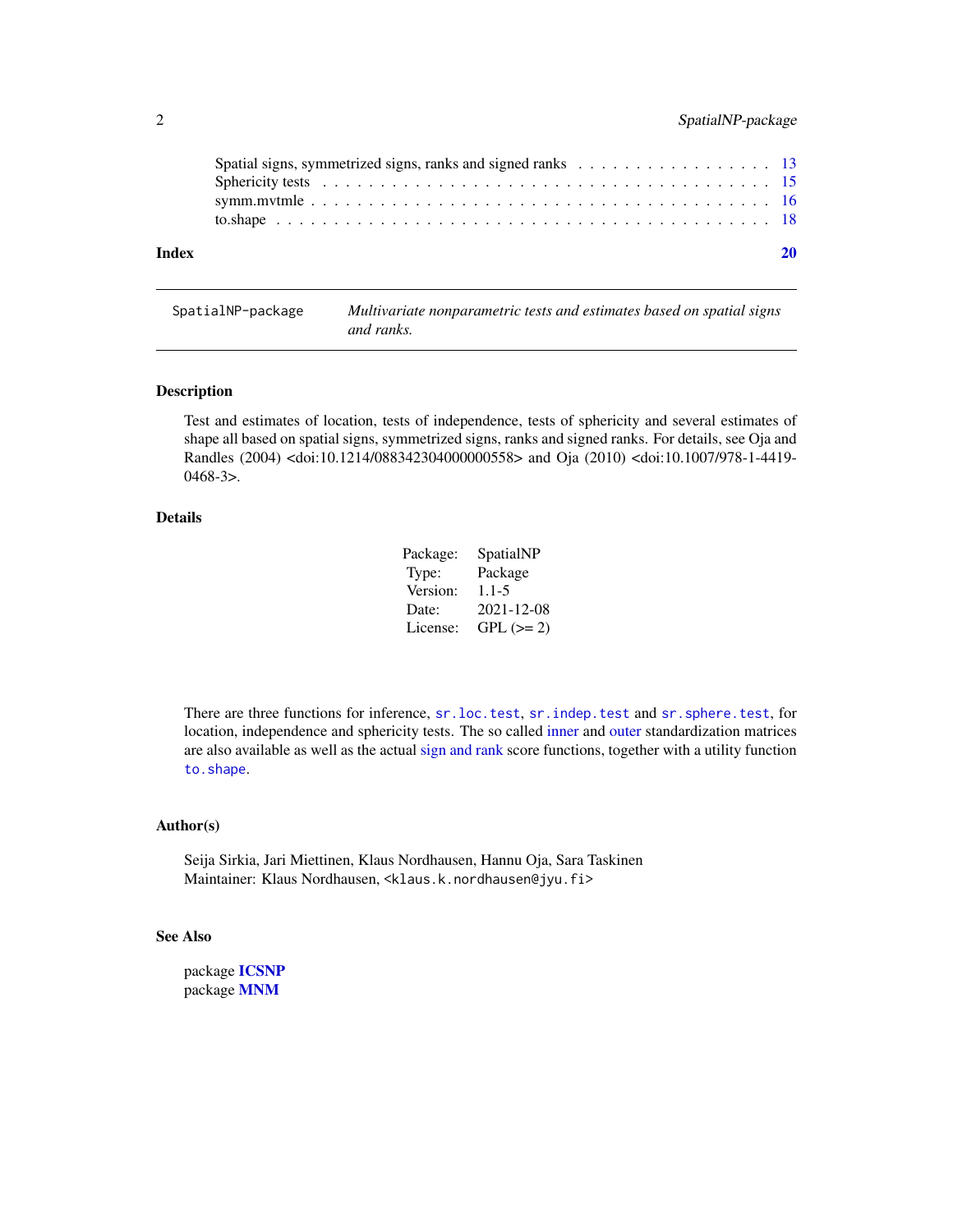<span id="page-2-0"></span>Independence tests *Multivariate test of independence based on spatial signs or ranks*

#### <span id="page-2-1"></span>Description

Test of independence between two sets of variables. Inference is based on the spatial signs of the observations, symmetrized signs of the observations or spatial signed ranks of the observations.

#### Usage

```
sr.index.test(X, Y = NULL, g = NULL, score = c("sign","symmsign", "rank"), regexp = FALSE, cond = FALSE, cond.n = 1000,
na.action = na.fail)
```
#### Arguments

| X         | a matrix or a data frame                                                                                                                 |
|-----------|------------------------------------------------------------------------------------------------------------------------------------------|
| Y         | an optional matrix or a data frame.                                                                                                      |
| g         | a factor giving the two sets of variables, or numeric vector or vector of column<br>names giving the first set of variables. See details |
| score     | a character string indicating which transformation of the observations should be<br>used                                                 |
| regexp    | logical. Is g a regular expression?                                                                                                      |
| cond      | logical. Should the conditionally distribution free test be used?                                                                        |
| cond.n    | Number of permutations to use in the conditionally distribution free test                                                                |
| na.action | a function which indicates what should happen when the data contain 'NA's.<br>Default is to fail.                                        |

## Details

X should contain the first set of variables and Y the second with matching rows. Alternatively, X should contain both sets and g should be a factor of length equal to number of columns of X, or, g should be a numeric or character vector naming the variables in the first set. If g is a character vector it is assumed to name all wanted columns exactly, unless regexp is TRUE.

### Value

A list with class 'htest' containing the following components:

| statistic  | the value of the statistic                                                                                                      |
|------------|---------------------------------------------------------------------------------------------------------------------------------|
| parameter  | the degrees of freedom for the statistic or the number of replications if condi-<br>tionally distribution free p-value was used |
| p.value    | the p-value for the test                                                                                                        |
| null.value | the specified hypothesized value of the measure of dependence (always 0)                                                        |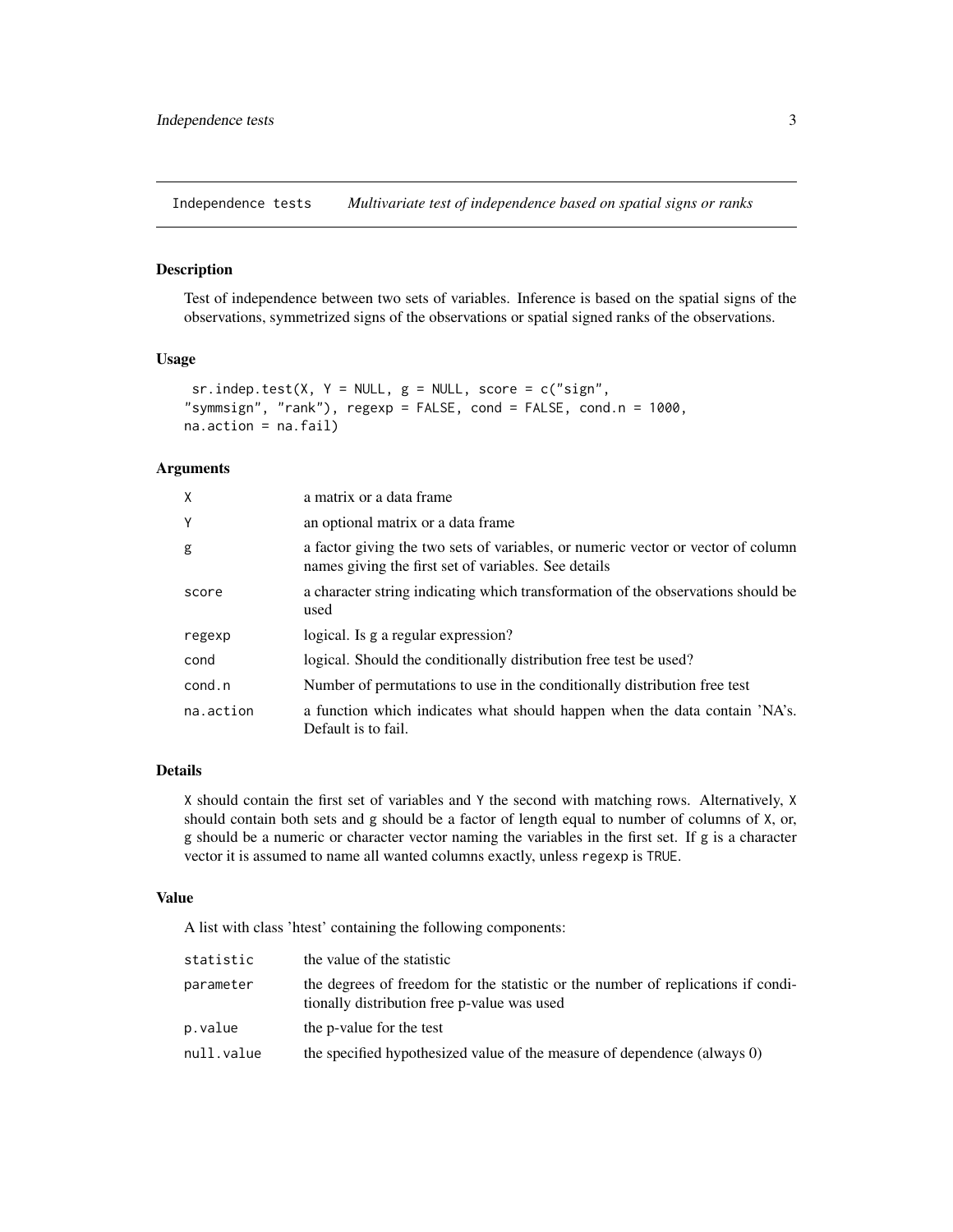<span id="page-3-0"></span>

| alternative | a character string with the value 'two sided'.                       |
|-------------|----------------------------------------------------------------------|
| method      | a character string indicating what type of test was performed        |
| data.name   | a character string giving the name of the data (and grouping vector) |

#### Author(s)

Seija Sirkia, <seija.sirkia@iki.fi>

#### References

Taskinen, S., Oja, H., Randles R. (2004) Multivariate Nonparametric Tests of Independence. JASA, 100, 916-925

### See Also

[Spatial signs and ranks](#page-12-1)

#### Examples

```
A<-matrix(c(1,2,-3,4,3,-2,-1,0,4),ncol=3)
X<-matrix(rnorm(3000),ncol=3)%*%t(A)
Y<-cbind(X+runif(3000,-1,1),runif(1000))
sr.indep.test(X,Y)
#alternative calls:
Z < - cbind(X, Y)colnames(Z)<-c("a1","a2","a3","b1","b2","b3","b4")
g<-factor(c(rep(1,3),rep(2,4)))
sr.indep.test(Z,g=g)
sr.indep.test(Z,g=c("b"),regexp=TRUE)
sr.indep.test(Z,g=1:3)
```
Location tests *Spatial sign and rank tests of multivariate location*

#### <span id="page-3-1"></span>Description

Multivariate tests of location of one or more samples based on spatial signs and (signed) ranks. In case of one sample the null hypothesis about a given location is tested. In case of several samples the null hypothesis is that all samples have the same location.

#### Usage

```
sr.loc.test(X, Y = NULL, g = NULL, score = c("sign", "rank"),nullvalue = NULL, cond = FALSE, cond.n = 1000,
na. action = na. fail, ...)
```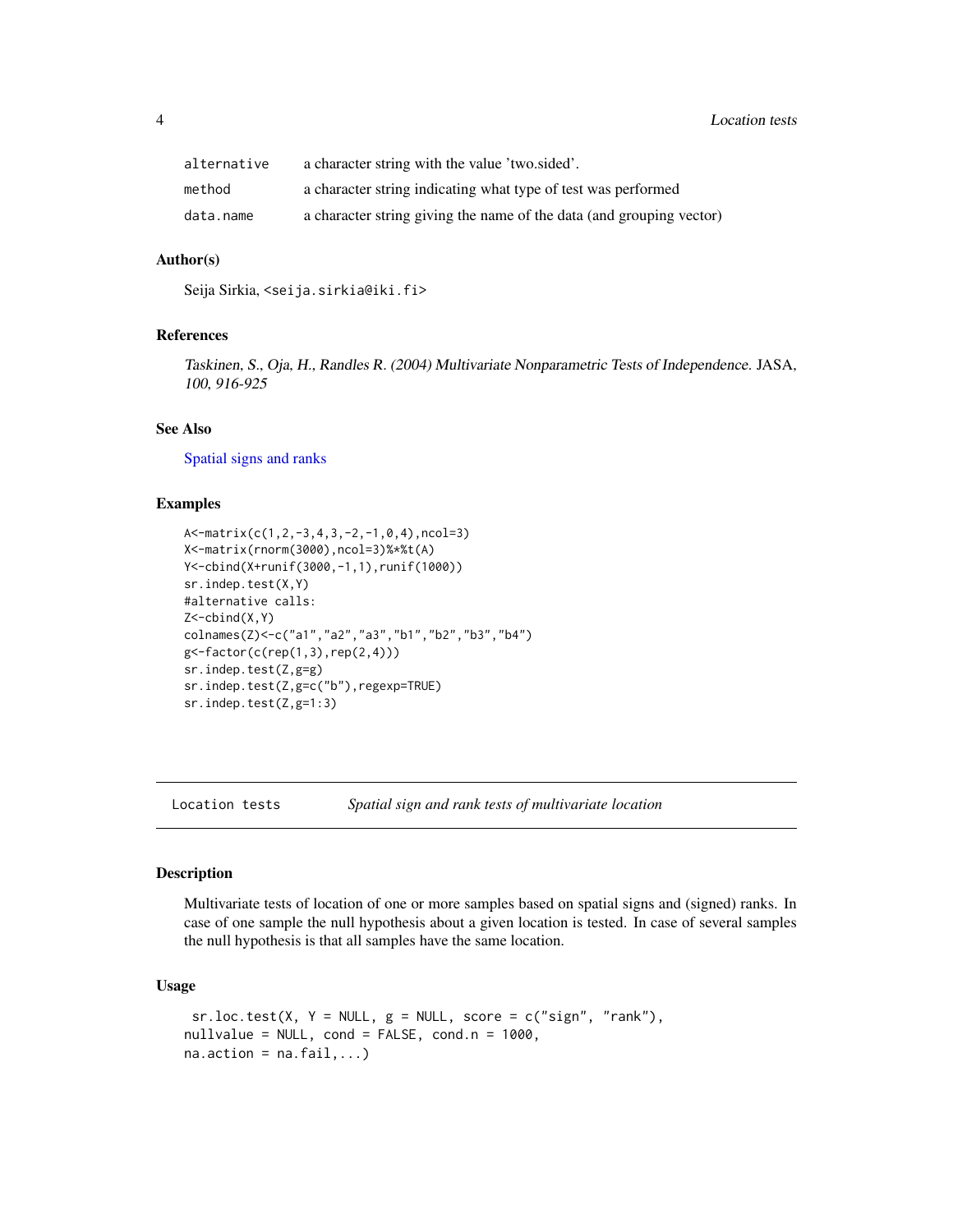#### Location tests 5

#### Arguments

| X         | a matrix or a data frame                                                                          |
|-----------|---------------------------------------------------------------------------------------------------|
| Y         | an optional matrix or a data frame.                                                               |
| g         | a factor giving the groups (may contain just one level)                                           |
| score     | a character string indicating which transformation of the observations should be<br>used          |
| nullvalue | location to be tested in the one sample case (ignored if there is more than one<br>sample)        |
| cond      | logical. Should the conditionally distribution free test be used? (Ignored if<br>score is "rank") |
| cond.n    | number of permutations to use in the conditionally distribution free test                         |
| na.action | a function which indicates what should happen when the data contain 'NA's.<br>Default is to fail. |
| $\cdots$  | further arguments to be passed to other functions                                                 |

#### Details

X should contain the the whole data set and g should describe the groups, or, if there is only one group, g may be missing. Alternatively, if there are two samples X may contain only the first sample while the second sample is given in Y and g is ignored. Note that in the one sample case when rank is chosen as score the function in fact uses signed ranks.

Note that the conditionally distribution free p-value is only provided for the sign based version of the test.

#### Value

A list with class 'htest' containing the following components:

| statistic   | the value of the statistic                                                                                                      |
|-------------|---------------------------------------------------------------------------------------------------------------------------------|
| parameter   | the degrees of freedom for the statistic or the number of replications if condi-<br>tionally distribution free p-value was used |
| p.value     | the p-value for the test                                                                                                        |
| null.value  | the specified hypothesized value of the (common) location                                                                       |
| alternative | a character string with the value 'two.sided'.                                                                                  |
| method      | a character string indicating what type of test was performed                                                                   |
| data.name   | a character string giving the name of the data (and grouping vector)                                                            |

#### Author(s)

Seija Sirkia, <seija.sirkia@iki.fi>

#### References

Oja, H., Randles R. (2004) Multivariate Nonparametric Tests. Statistical Science 19, 598-605.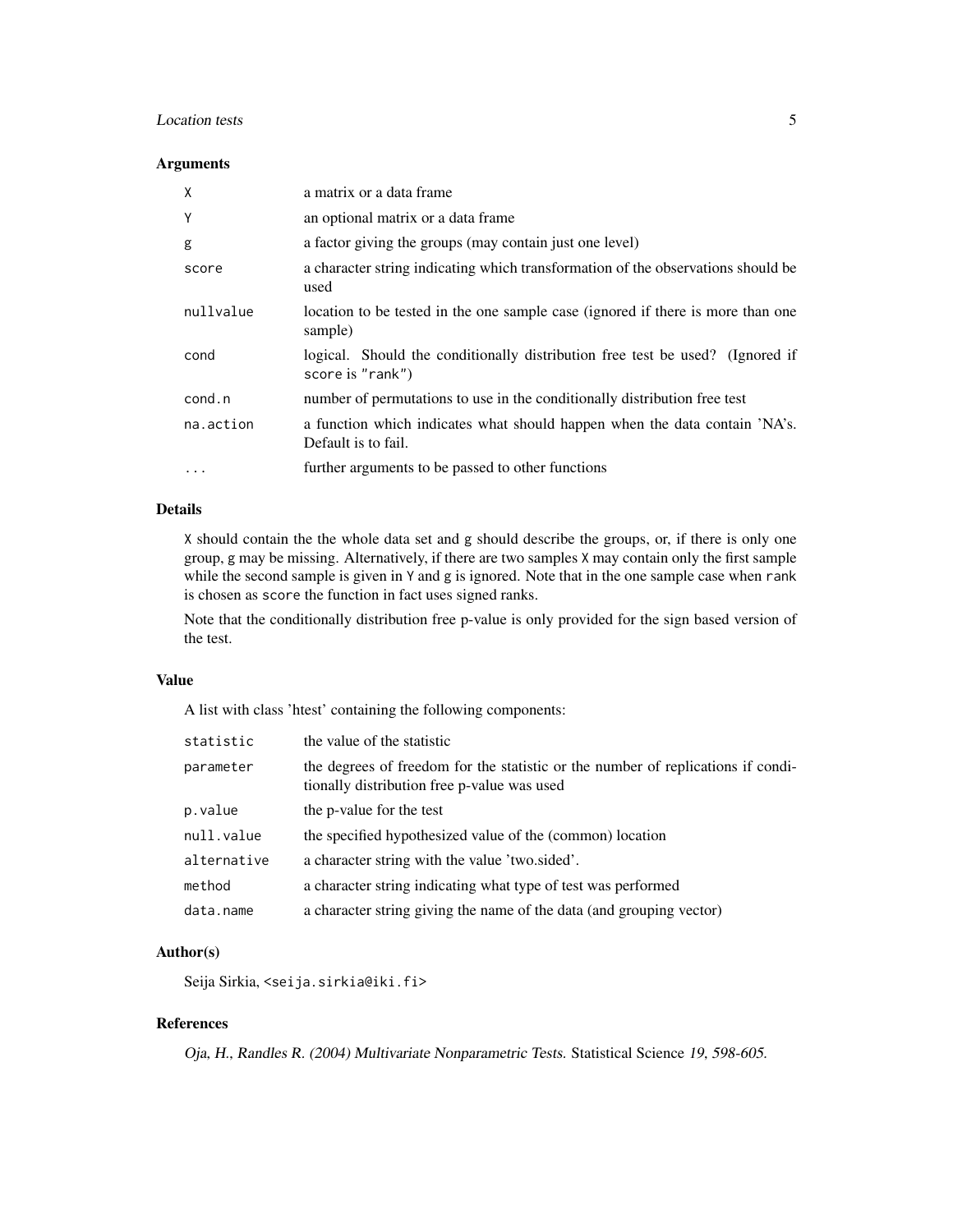#### <span id="page-5-0"></span>See Also

[Spatial signs and ranks](#page-12-1)

#### Examples

```
A<-matrix(c(1,2,-3,4,3,-2,-1,0,4),ncol=3)
X<-rbind(matrix(rnorm(1500),ncol=3),matrix(rnorm(750)+1,ncol=3))%*%t(A)
sr.loc.test(X,cond=TRUE)
X[1:250,]<-X[1:250,]+1
g<-factor(rep(c(1,2,3),each=250))
sr.loc.test(X,g=g,score="rank")
```
mvhuberM *Multivariate Huber's M-estimator and its symmetrized version*

### Description

Iterative algorithms to estimate M-estimators of location and scatter as well as symmetrized Mestimator using Huber's weight functions.

#### Usage

```
mvhuberM(X, qg = 0.9, fixed.loc = FALSE, location = NULL, init =
NULL, steps = Inf, eps = 1e-06, maxiter = 100, na.action = na.fail)
```
symmhuber(X,  $qg = 0.9$ , init = NULL, steps = Inf, eps = 1e-6, maxiter = 100, na.action = na.fail)

```
symmhuber.inc(X, qg=0.9, m=10, init=NULL, steps=Inf, permute=TRUE,
eps=1e-6, maxiter=100, na.action = na.fail)
```
#### Arguments

| X         | a matrix or a data frame                                                                                              |
|-----------|-----------------------------------------------------------------------------------------------------------------------|
| qg        | a tuning parameter. The default is 0.9, see details                                                                   |
| fixed.loc | a logical, see details                                                                                                |
| location  | an optional vector giving the location of the data or the initial value for the<br>location if it is estimated        |
| init      | an optional starting value for scatter                                                                                |
| steps     | fixed number of iteration steps to take, if Inf iteration is repeated until conver-<br>gence (or until maxiter steps) |
| m         | a parameter in symmhuber. inc which defines how many pairwise differences<br>are used, see details.                   |
| permute   | logical in symmhuber. inc which determines whether the rows of X are permuted<br>randomly, see details.               |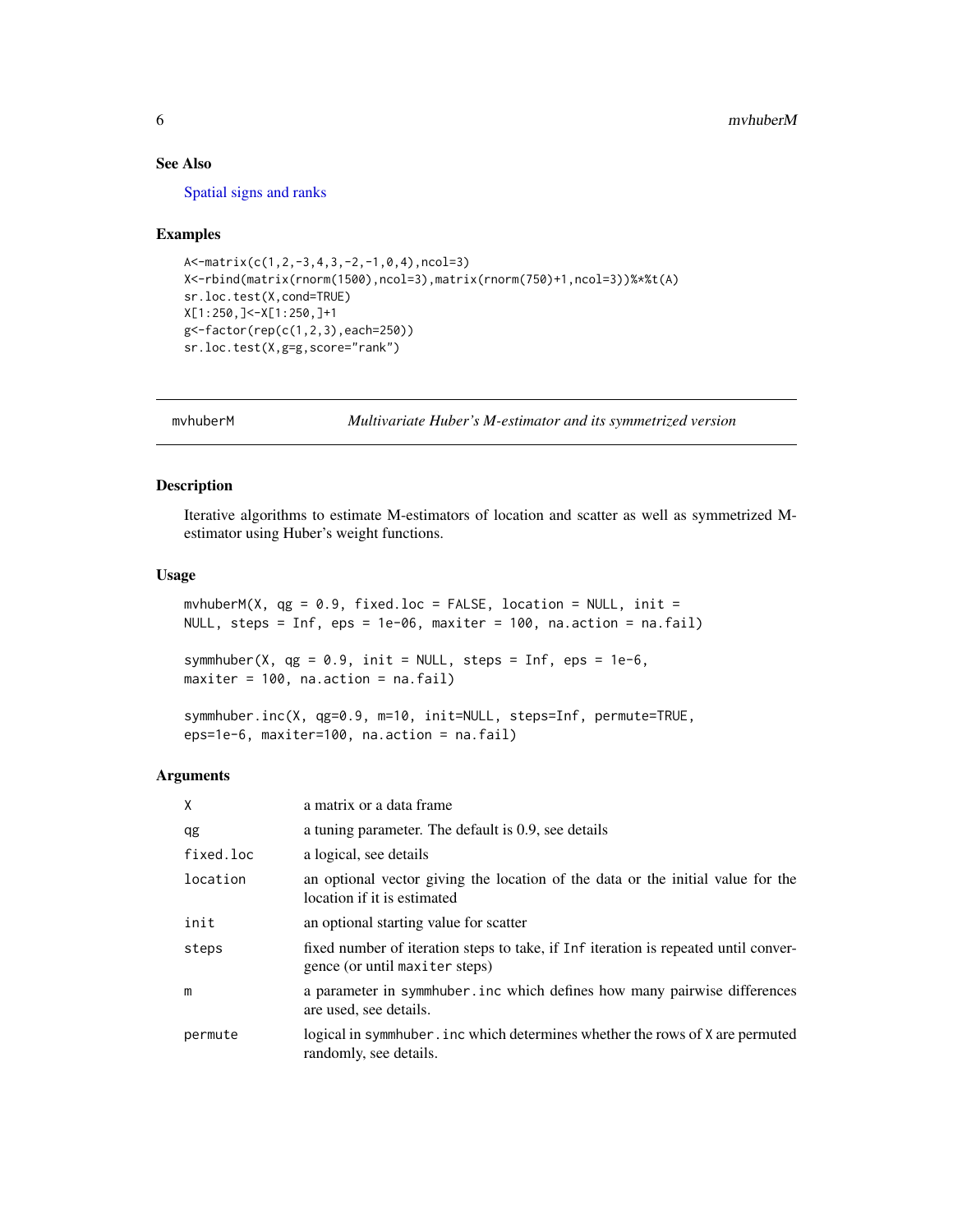| eps       | tolerance for convergence                                                                         |
|-----------|---------------------------------------------------------------------------------------------------|
| maxiter   | maximum number of iteration steps. Ignored if steps is finite                                     |
| na.action | a function which indicates what should happen when the data contain 'NA's.<br>Default is to fail. |

#### Details

mvhuberM computes multivariate M-estimators of location and scatter using Huber's weight functions. The tuning parameter qg defines cutoff-point c for weight functions so that  $c = F^{-1}(q)$ , where F is the cdf of  $\chi^2$ -distribution with p degrees of freedom. The estimators with maximal breakdown point are obtained with the choice  $qg = F(p+1)$ . If fixed.loc is set TRUE, scatter estimator is computed with fixed location given by location (default is column means).

symmhuber computes Huber's M-estimator of scatter using pairwise differences of the data therefore avoiding location estimation.

symmhuber.inc is a computationally lighter estimator to approximate symmetrized Huber's Mestimator of scatter. Only a subset of the pairwise differences are used in the computation in the incomplete case. The magnitude of the subset used is controlled by the argument m which is half of the number of how many differences each observation is part of. Differences of successive observations are used, and therefore random permutation of the rows of  $X$  is suggested and is the default choice in the function. For details see Miettinen et al., 2016.

#### Value

mvhuberM returns a list with components

location a vector scatter a matrix symmhuber returns a matrix. symmhuber.inc returns a matrix.

#### Author(s)

Klaus Nordhausen, <klaus.nordhausen@tuwien.ac.at>, Jari Miettinen, <jari.p.miettinen@aalto.fi>

#### References

Huber, P.J. (1981), Robust Statistics, Wiley, New York.

Lopuhaa, H.P. (1989). On the relation between S-estimators and M-estimators of multivariate location and covariance. Annals of Statistics, 17, 1662-1683.

Sirkia, S., Taskinen, S., Oja, H. (2007) Symmetrised M-estimators of scatter. Journal of Multivariate Analysis, 98, 1611-1629.

Miettinen, J., Nordhausen, K., Taskinen, S., Tyler, D.E. (2016) On the computation of symmetrized M-estimators of scatter. In Agostinelli, C. Basu, A., Filzmoser, P. and Mukherje, D. (editors) "Recent Advances in Robust Statistics: Theory and Application", 131-149, Springer India, New Delhi.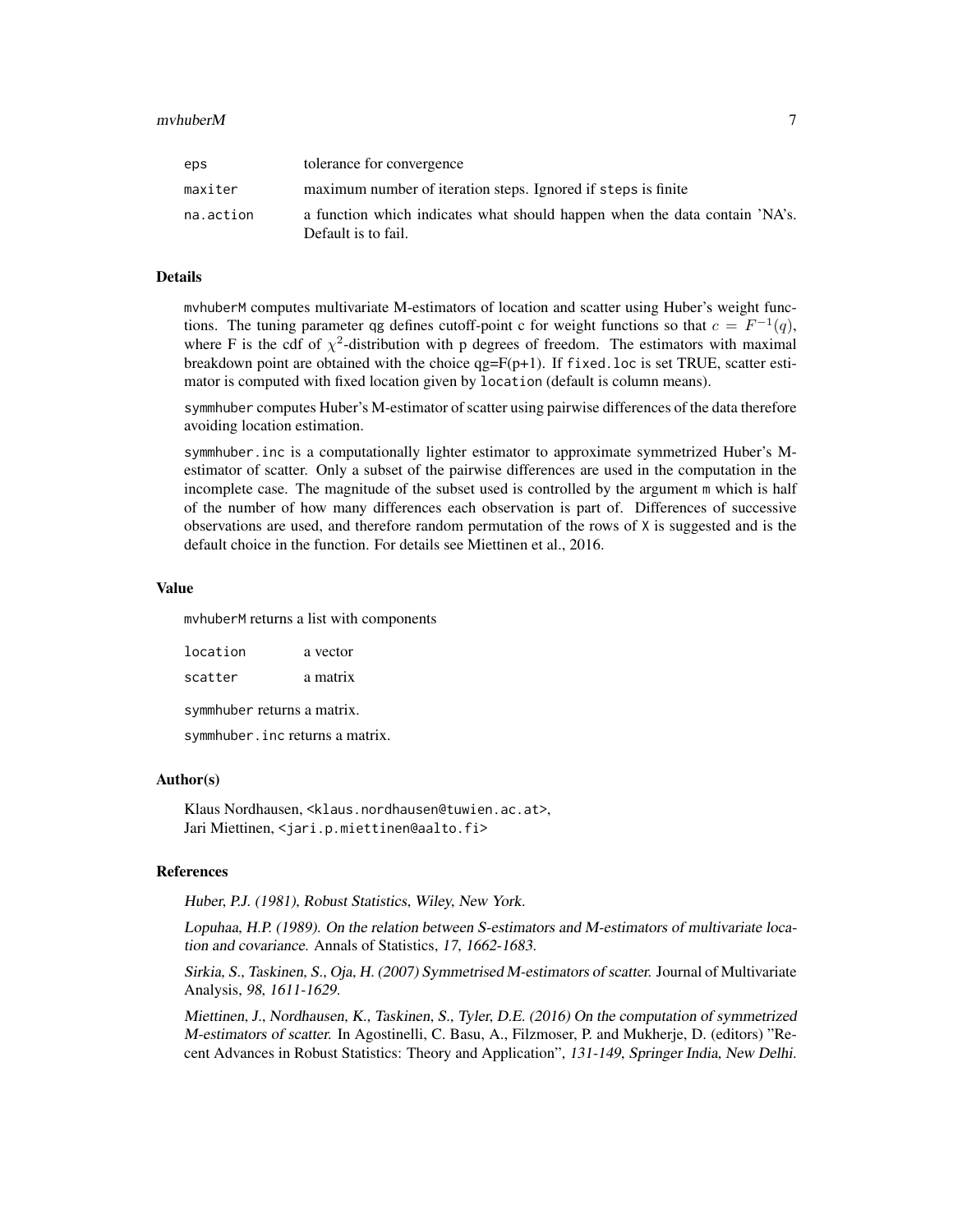#### Examples

```
A<-matrix(c(1,2,-3,4,3,-2,-1,0,4),ncol=3)
X<-matrix(rnorm(1500),ncol=3)%*%t(A)
mvhuberM(X)
symmhuber(X)
symmhuber.inc(X, m=5)
symm.mvtmle.inc(X, m=5)
```
Shape matrices *Shape matrices based on spatial ranks and signed ranks*

#### <span id="page-7-1"></span>Description

Iterative algorithms to find shape matrices based on spatial signs and ranks and the k-step versions of these.

#### Usage

```
spatial.shape(X, score = c("sign", "symmsign", "rank", "signrank"),
fixed.loc = FALSE, location = NULL, init = NULL, steps = Inf,
eps = 1e-06, maxiter = 100, na.action = na.fail)
signs.shape(X, fixed.loc = FALSE, location = NULL, init = NULL,
steps = Inf, eps = 1e-6, maxiter = 100, na.action = na.fail)
symmsign.shape(X, init = NULL, steps = Inf, eps = 1e-6,
maxiter = 100, na.action = na.fail)
symmsign.shape.inc(X, m=10, init=NULL, steps=Inf, permute=TRUE,
eps=1e-6, maxiter=100, na.action=na.fail)
rank.shape(X, init = NULL, steps = Inf, eps = 1e-06,
maxiter = 100, na.action = na.fail)
signrank.shape(X, fixed.loc = FALSE, location = NULL, init = NULL,
```
steps = Inf, eps =  $1e-06$ , maxiter =  $100$ , na.action = na.fail)

#### Arguments

| X         | a matrix or a data frame.                                                                                      |
|-----------|----------------------------------------------------------------------------------------------------------------|
| score     | a character string indicating which transformation of the observations should be<br>used                       |
| fixed.loc | a logical, see details                                                                                         |
| location  | an optional vector giving the location of the data or the initial value for the<br>location if it is estimated |

<span id="page-7-0"></span>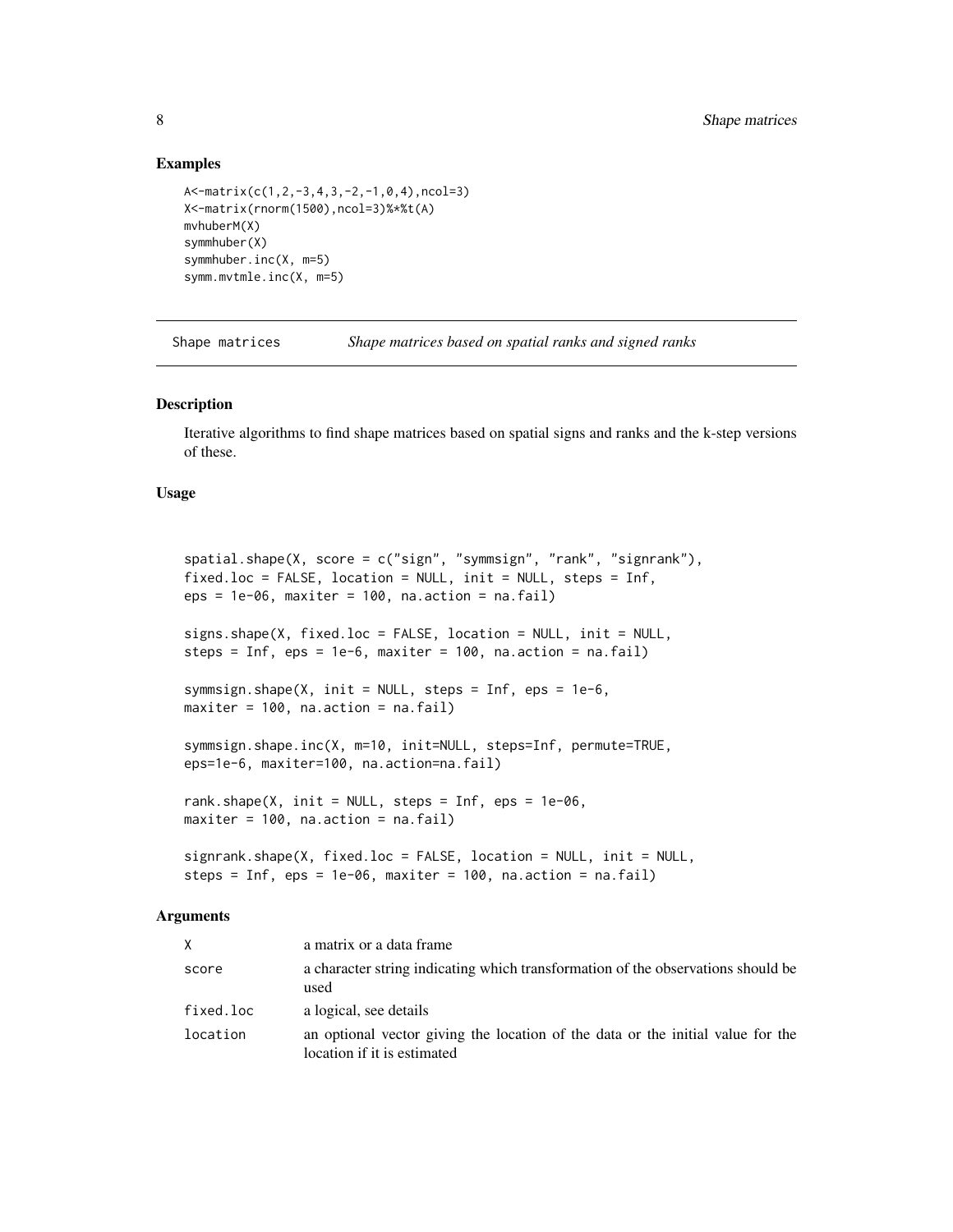#### Shape matrices 9

| init      | an optional starting value for the iteration                                                                          |
|-----------|-----------------------------------------------------------------------------------------------------------------------|
| steps     | fixed number of iteration steps to take, if Inf iteration is repeated until conver-<br>gence (or until maxiter steps) |
| m         | a parameter in symmsign. shape. inc which defines how many pairwise differ-<br>ences are used, see details            |
| permute   | logical in symmsign. shape. inc which determines whether the rows of X are<br>permuted randomly, see details.         |
| eps       | tolerance for convergence                                                                                             |
| maxiter   | maximum number of iteration steps. Ignored if steps is finite                                                         |
| na.action | a function which indicates what should happen when the data contain 'NA's.<br>Default is to fail.                     |

#### Details

sign.shape is Tyler's shape matrix and symmsign.shape is Duembgen's shape matrix. Function symmsign.shape.inc is for a computationally lighter estimator to approximate Duembgen's shape matrix. Only a subset of the pairwise differences are used in the computation in the incomplete case. The magnitude of the subset used is controlled by the argument m which is half of the number of how many differences each observation is part of. Differences of successive observations are used, and therefore random permutation of the rows of  $X$  is suggested and is the default choice in the function. For details see Miettinen et al., 2016. rank. shape and signrank. shape are the so called inner standardization matrices of location etc. tests based on spatial signs and ranks. When data is standardized using these matrices the corresponding sign or rank scores will appear "uncorrelated": the corresponding outer standardization matrices will be proportional to the identity matrix, see examples.

spatial.shape is a wrapper function for a unified access to all four shape estimates (not including symmsign.shape.inc). The choice of estimate is done via score:

- "sign" for signs.shape
- "symmsign" for symmsign.shape
- "rank" for rank.shape
- "signrank" for signrank.shape

signrank. shape and sign. shape include options to compute the shape matrix either with respect to fixed location (fixed.loc = TRUE) or so that the location and the shape are estimated simultaneously (fixed.loc = FALSE).

#### Value

The estimate matrix with the (final estimate of or given) location vector as attribute "location".

#### Author(s)

Seija Sirkia, <seija.sirkia@iki.fi>, Jari Miettinen, <jari.p.miettinen@aalto.fi>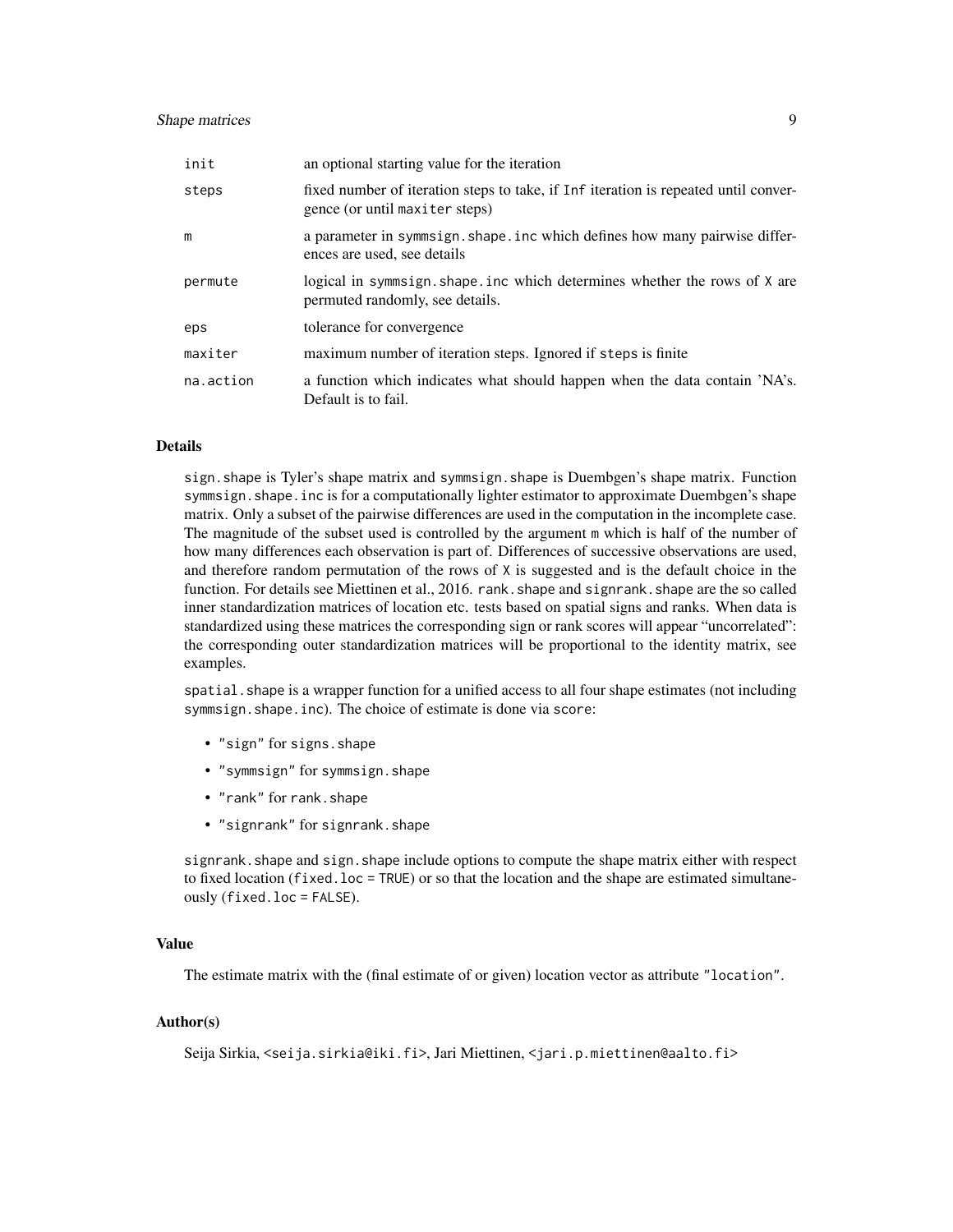#### References

Oja, H., Randles R. (2004) Multivariate Nonparametric Tests. Statistical Science 19, 598-605.

Sirkia et al. (2009) Tests and estimates of shape based on spatial signs and ranks. Journal of Nonparametric Statistics, 21, 155-176.

Sirkia, S., Taskinen, S., Oja, H. (2007) Symmetrised M-estimators of scatter. Journal of Multivariate Analysis, 98, 1611-1629.

Miettinen, J., Nordhausen, K., Taskinen, S., Tyler, D.E. (2016) On the computation of symmetrized M-estimators of scatter. In Agostinelli, C. Basu, A., Filzmoser, P. and Mukherje, D. (editors) "Recent Advances in Robust Statistics: Theory and Application", 131-149, Springer India, New Delhi.

#### See Also

[tyler.shape](#page-0-0), [duembgen.shape](#page-0-0), also [spatial sign and rank covariance matrices](#page-11-1) and [spatial signs](#page-12-1) [and ranks](#page-12-1)

#### Examples

```
A<-matrix(c(1,2,-3,4,3,-2,-1,0,4),ncol=3)
X<-matrix(rnorm(1500),ncol=3)%*%t(A)
symmsign.shape(X)
to.shape(symmsign.shape(X),trace=3)
spatial.shape(X,score="sign")
spatial.shape(X,score="sign",fixed.loc=TRUE)
to.shape(A%*%t(A))
# one-step shape estimate based on spatial ranks and covariance matrix:
spatial.shape(X,score="rank",init=cov(X),steps=1)
symmsign.shape.inc(X, m=5)
```
Spatial location *Multivariate location estimates based on spatial signs and signed ranks*

#### Description

Iterative algorithms to find spatial median, multivariate Hodges-Lehmann estimate of location, their affine equivariant versions and k-step versions of these.

#### Usage

```
spatial.location(X, score = c("sign", "signrank"), init = NULL,
shape = TRUE, steps = Inf, maxiter = 500, eps = 1e-6,
na.action = na.fail)
ae.spatial.median(X, init = NULL, shape = TRUE, steps = Inf,
maxiter = 500, eps = 1e-6, na.action = na.fail)
```
<span id="page-9-0"></span>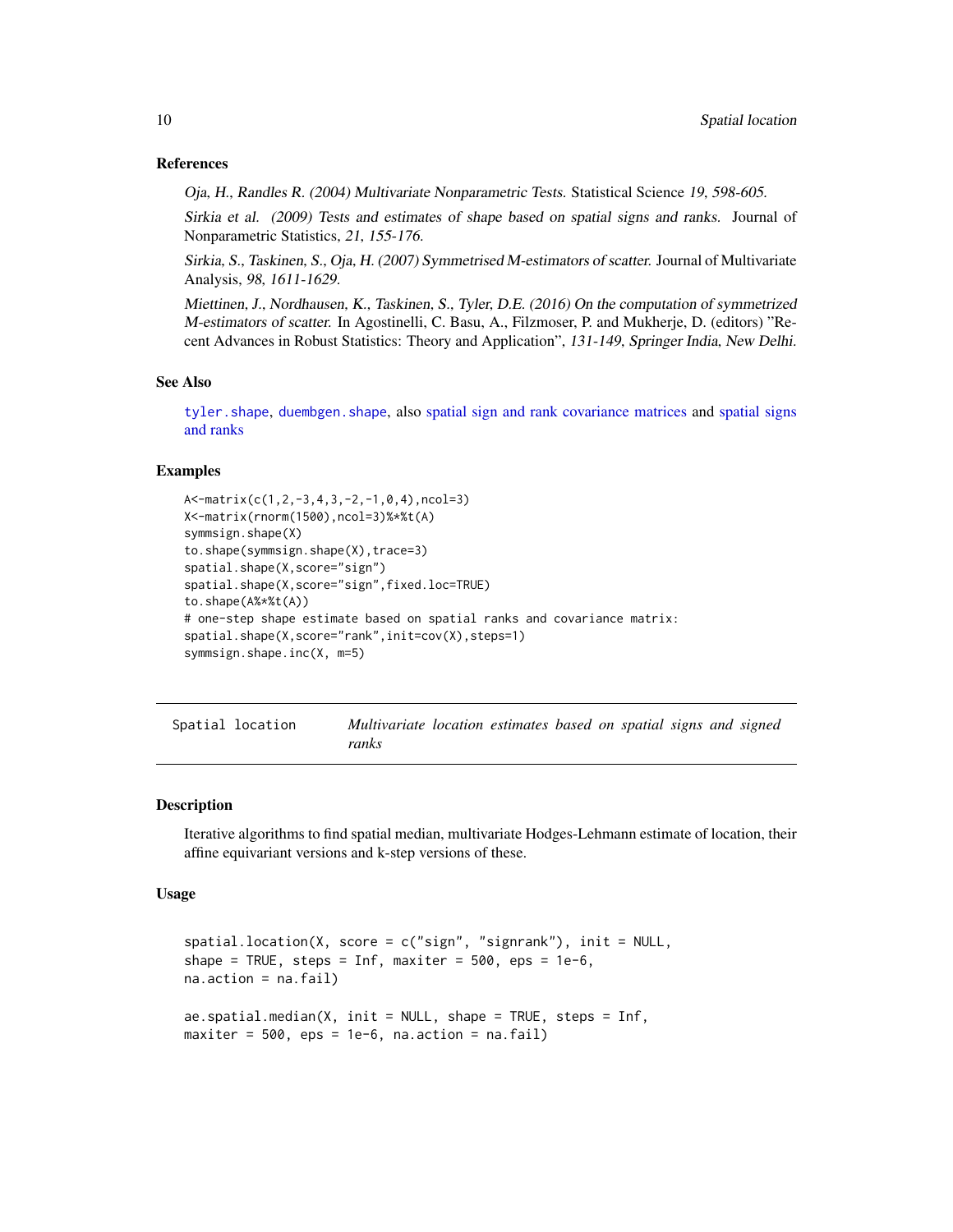#### <span id="page-10-0"></span>Spatial location 11

```
ae.h1.estimate(X, init = NULL, shape = TRUE, steps = Inf,
maxiter = 500, eps = 1e-06, na.action = na.fail)
```
#### Arguments

| X         | a matrix or a data frame                                                                                              |
|-----------|-----------------------------------------------------------------------------------------------------------------------|
| score     | a character string indicating which transformation of the observations should be<br>used                              |
| init      | an optional vector giving the initial point of the iteration                                                          |
| shape     | logical, or a matrix. See details                                                                                     |
| steps     | fixed number of iteration steps to take, if Inf iteration is repeated until conver-<br>gence (or until maxiter steps) |
| eps       | tolerance for convergence                                                                                             |
| maxiter   | maximum number of iteration steps                                                                                     |
| na.action | a function which indicates what should happen when the data contain 'NA's.<br>Default is to fail.                     |

#### Details

Spatial median and Hodges-Lehmann estimator (spatial median of the pairwise differences) are not affine equivariant. Affine equivariance can be achieved by simultaneously estimating the corresponding shape, as proposed for the spatial median by Hettmansperger and Randles (2002). For spatial median the corresponding shape is [signs.shape](#page-7-1) and for the Hodges-Lehmann estimate it is [signrank.shape](#page-7-1).

spatial.location is a wrapper function for a unified access to both location estimates. The choice of estimate is done via score:

- "sign" for spatial median
- "signrank" for Hodges-Lehmann estimate

If a matrix (must be symmetric and positive definite, but this is not checked) is given as shape the location estimate is found with respect to that shape and no further shape estimation is done. If a logical TRUE is given as shape the shape is estimated and consequently the affine equivariant version of the location estimate is found. If shape is FALSE then shape estimation is not done and the non affine equivariant versions of the location estimate, that is the spatial median and the Hodges-Lehmann estimate are found.

#### Value

The estimate vector with the (final estimate of or given) shape matrix as attribute "shape".

#### Author(s)

Seija Sirkia, <seija.sirkia@iki.fi>, Jari Miettinen, <jari.p.miettinen@aalto.fi>

#### References

Hettmansperger, T. and Randles, R. (2002) A Practical Affine Equivariant Multivariate Median, Biometrika, 89, pp. 851-860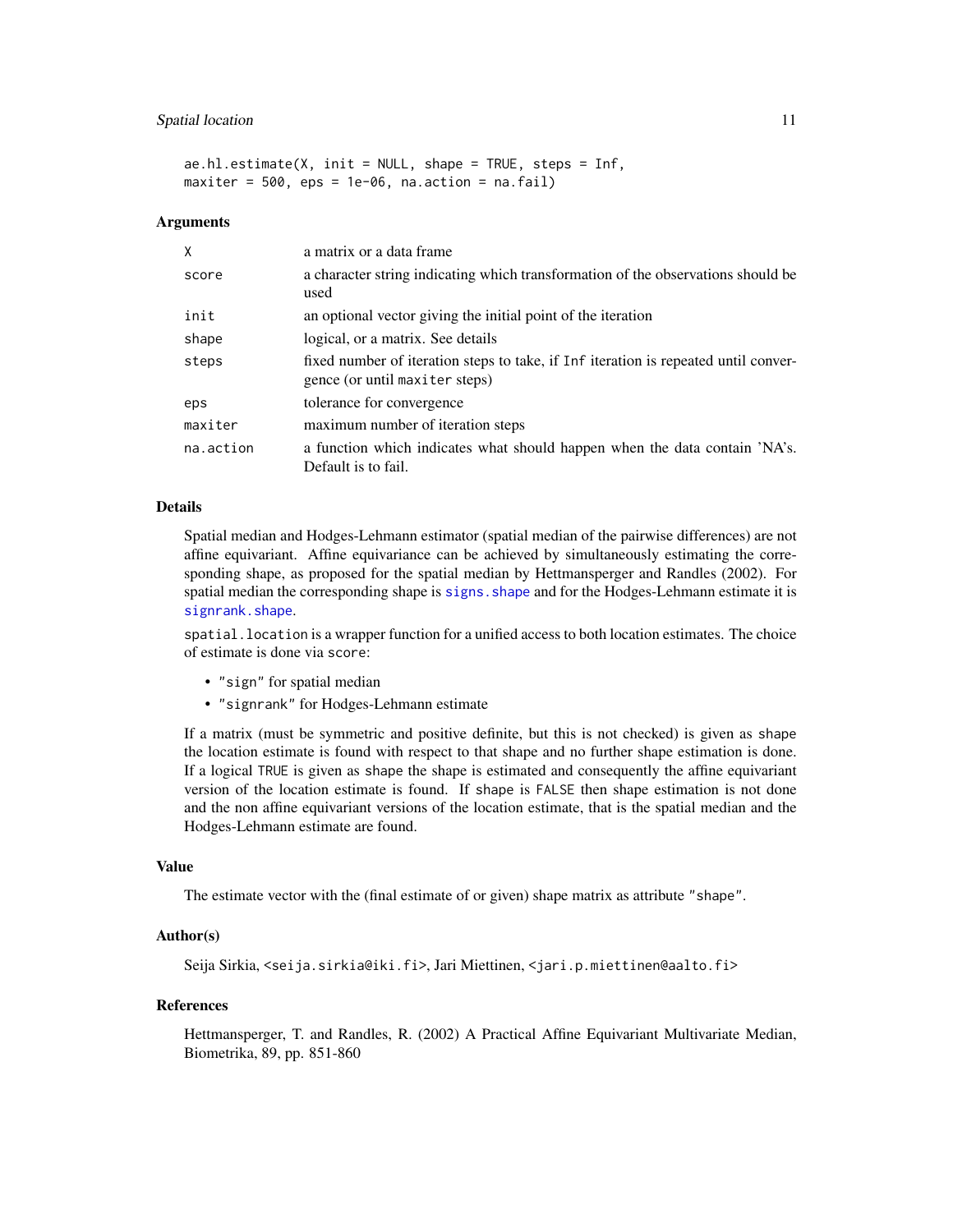### <span id="page-11-0"></span>See Also

[spatial.median](#page-0-0), [signrank.shape](#page-7-1)

#### Examples

```
A<-matrix(c(1,2,-3,4,3,-2,-1,0,4),ncol=3)
X<-matrix(rnorm(3000),ncol=3)%*%t(A)
spatial.location(X,score="signrank")
spatial.location(X,score="sign")
#compare with:
colMeans(X)
ae.hl.estimate(X,shape=A%*%t(A))
ae.hl.estimate(X,shape=FALSE)
```
Spatial sign and rank covariance matrices *Spatial sign and rank covariance matrices*

#### <span id="page-11-1"></span>Description

Functions to compute spatial sign, spatial symmetrized sign, spatial rank and spatial signed rank covariance matrices

#### Usage

 $SCov(X, location = NULL, na.action = na.fail)$  $SSCov(X, na.action = na.fail)$  $RCov(X, na.action = na.fail)$  $SRCov(X, location = NULL, na. action = na. fail)$ 

#### Arguments

|           | matrix or a data frame                                                                            |
|-----------|---------------------------------------------------------------------------------------------------|
| location  | numeric vector (may be missing)                                                                   |
| na.action | a function which indicates what should happen when the data contain 'NA's.<br>Default is to fail. |

#### Details

These functions compute the matrices of the form

```
ave\{S(x_i)S^T(x_i)\}\
```
where  $S(x_i)$  are the appropriate scores of the data: spatial signs, spatial symmetrized signs, spatial ranks or spatial signed ranks. These are the so called outer standardization matrices of location etc. tests based on spatial signs and ranks. They are not affine equivariant.

SCov and SRCov require a location vector with respect to which they are computed. If none is provided, SCov uses spatial median and SRCov uses Hodges-Lehmann estimator.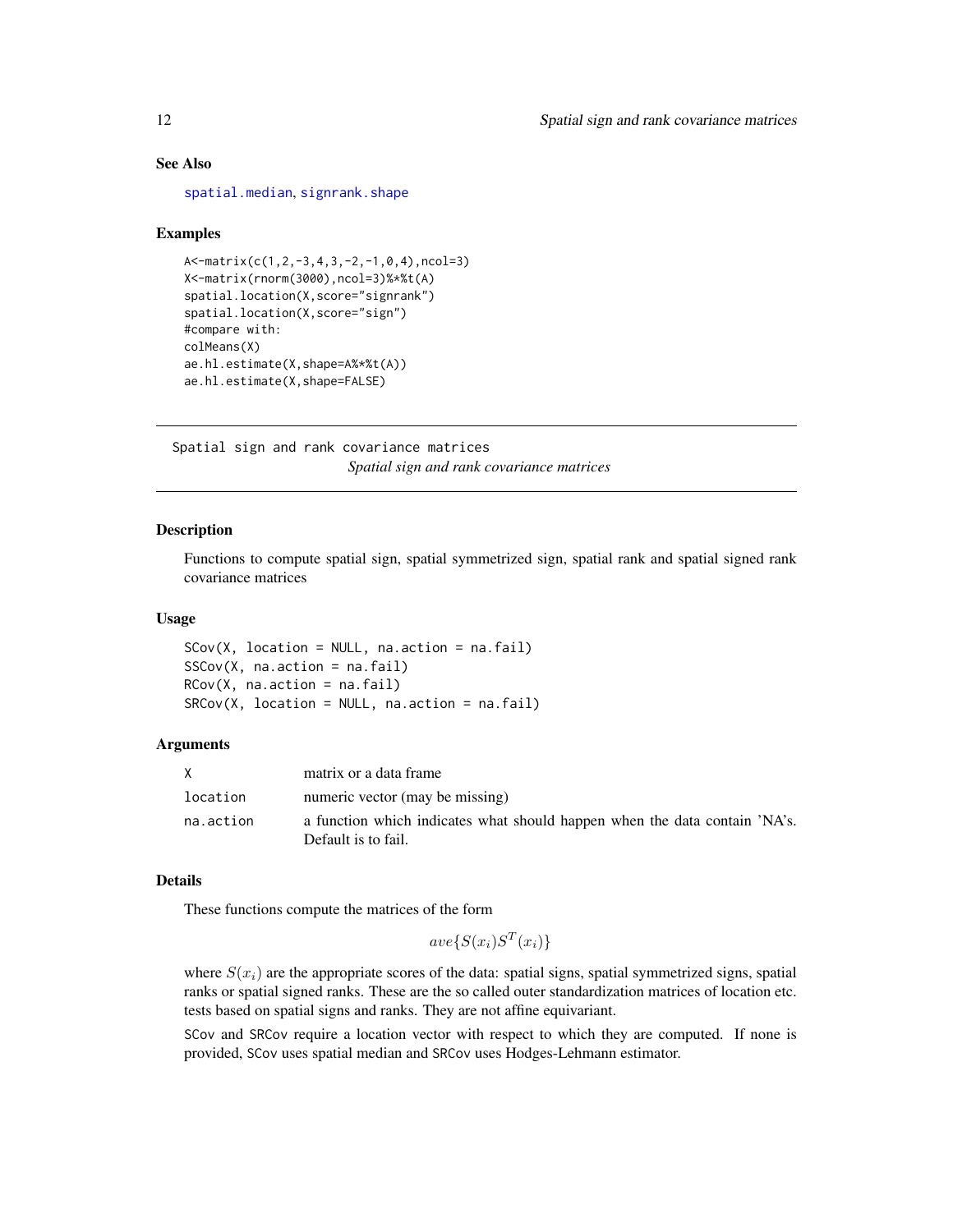<span id="page-12-0"></span>Spatial signs, symmetrized signs, ranks and signed ranks 13

#### Author(s)

Seija Sirkia, <seija.sirkia@iki.fi>

#### References

Visuri, S., Koivunen, V. and Oja, H. (2000). Sign and rank covariance matrices. J. Statistical Planning and Inference, 91, 557-575.

#### See Also

[spatial signs and ranks,](#page-12-1) [corresponding shape matrices](#page-7-1) (inner standardization matrices)

#### Examples

```
A<-matrix(c(1,2,-3,4,3,-2,-1,0,4),ncol=3)
X<-matrix(rt(150,1),ncol=3)%*%t(A)
SCov(X)
SSCov(X)
RCov(X)
SRCov(X)
to.shape(A%*%t(A),trace=1)
```
Spatial signs, symmetrized signs, ranks and signed ranks *Spatial signs, symmetrized signs, ranks and signed ranks*

#### <span id="page-12-1"></span>Description

Functions to compute spatial signs, symmetrized signs, ranks and signed ranks.

#### Usage

```
spatial.signs(X, center = TRUE, shape = TRUE,
na. action = na. fail, ...)spatial.symmsign(X, shape = TRUE, na.action = na.fail, ...)spatial.random(X, shape = TRUE, na.action = na.fail, ...)spatial.sizenrank(X, center = TRUE, shape = TRUE,
na. action = na. fail, ...)
```
#### Arguments

| X.        | a matrix or a data frame                                                                          |
|-----------|---------------------------------------------------------------------------------------------------|
| center    | a vector or a logical, see details                                                                |
| shape     | a matrix or a logical, see details                                                                |
| $\cdots$  | arguments that can be passed on to function used for the estimation of shape.                     |
| na.action | a function which indicates what should happen when the data contain 'NA's.<br>Default is to fail. |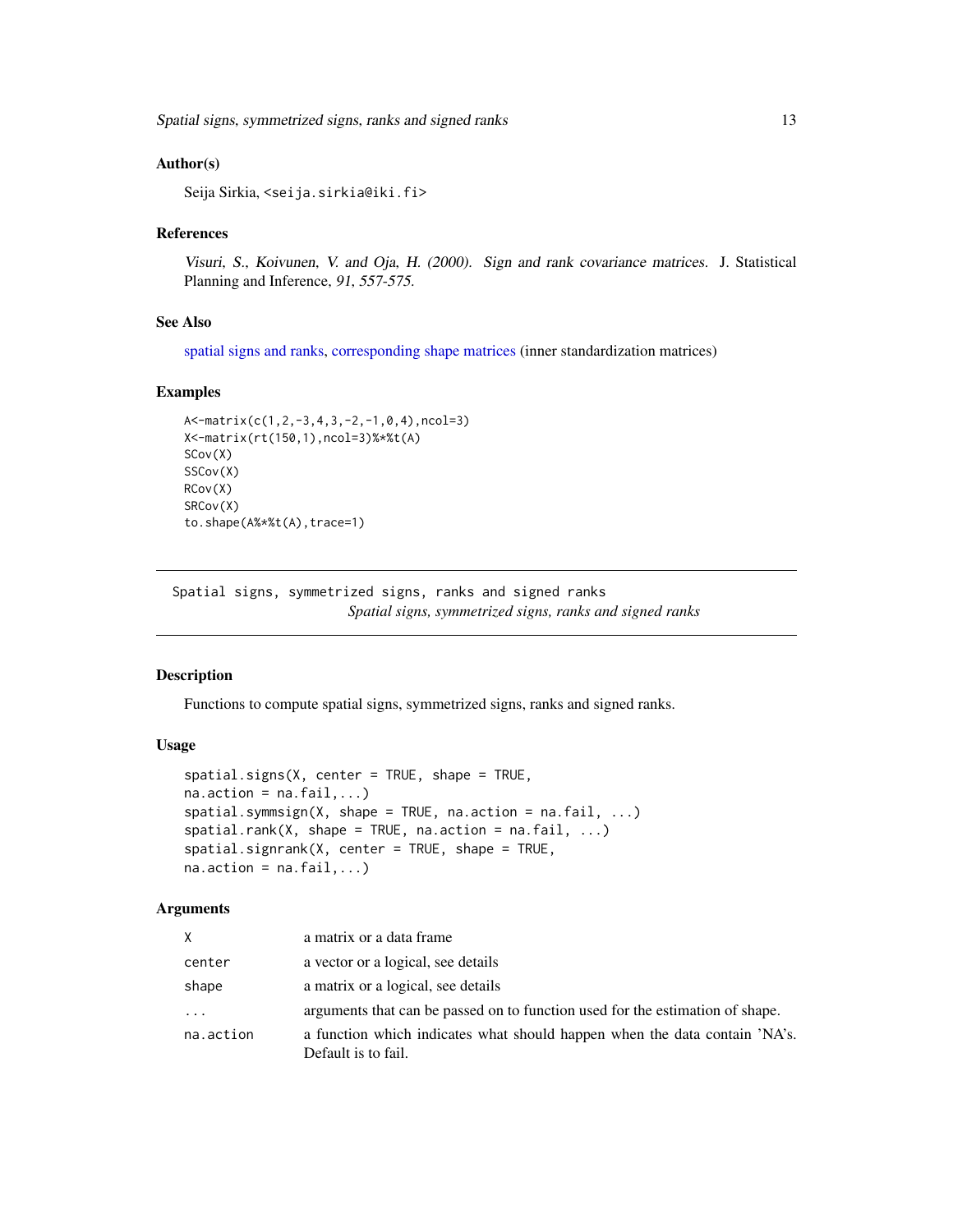#### <span id="page-13-0"></span>Details

The spatial signs of an observed vector is simply the vector, possibly affinely transformed first, multiplied by its Euclidian length. See spatial. sign for a precise definition. Symmetrized spatial signs are the spatial signs of the pairwise differences of the data

$$
||x_i - x_j||^{-1}(x_i - x_j)
$$

(there are n over 2 of these). Spatial rank of an observation is the average of the signs of the differences of that observation and the others:

$$
R(x_i) = ave_j\{||x_i - x_j||^{-1}(x_i - x_j)\}
$$

Spatial signed rank of an observation is defined as

$$
Q(x_i) = (R(x_i) + ave_j\{|x_i + x_j||^{-1}(x_i + x_j)\})/2
$$

If a numerical value is given for shape and/or center these are used to transform the data before the computation of signs or ranks. A logical TRUE indicates that the shape or center should be estimated. In this case an affine transformation that makes the resulting signs or ranks have a covariance matrix equal or proportional to the identity matrix and centerd on the origin is found. A logical FALSE indicates that the null value, that is, the identity matrix or the origin, should be used. Note that only signed ranks depend on a center.

The value of shape and/or location used are returned as attributes.

#### Author(s)

Seija Sirkia, <seija.sirkia@iki.fi>

#### References

Visuri, S., Koivunen, V. and Oja, H. (2000). Sign and rank covariance matrices. J. Statistical Planning and Inference, 91, 557-575.

#### See Also

spatial. sign for the signs, [spatial sign and rank covariance matrices](#page-7-1) and spatial. shape for the standardizing transformations

#### Examples

```
A<-matrix(c(1,2,-3,4),ncol=2)
X<-matrix(rnorm(100),ncol=2)%*%t(A)
def.par<-par(no.readonly=TRUE) # for resetting
layout(matrix(1:4,ncol=2,nrow=2,byrow=TRUE))
plot(X,col=c(2,rep(1,19)))
plot(spatial.symmsign(X),col=c(2,rep(1,19)),xlim=c(-1,1),ylim=c(-1,1))
theta<-seq(0,2*pi,length=1000)
lines(sin(theta),cos(theta))
plot(spatial.rank(X),col=c(2,rep(1,19)),xlim=c(-1,1),ylim=c(-1,1))
lines(sin(theta),cos(theta))
```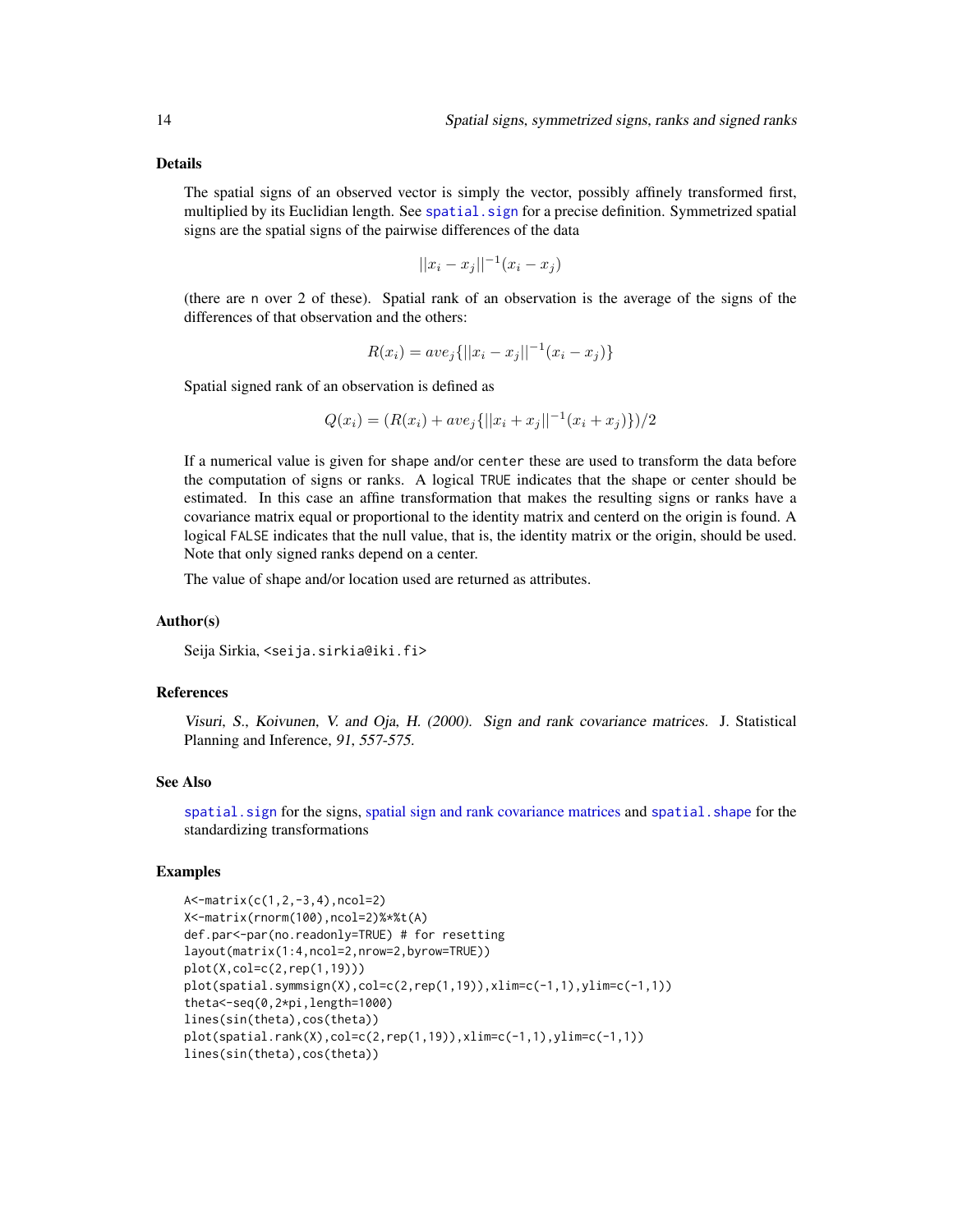```
plot(spatial.signrank(X), col=c(2, rep(1,19)), xlim=c(-1,1), ylim=c(-1,1))lines(sin(theta),cos(theta))
par(def.par)
```
Sphericity tests *Sphericity tests*

#### <span id="page-14-1"></span>Description

Tests of sphericity based on spatial signs and spatial signs of pairwise differences.

#### Usage

```
sr.sphere.test(X, score = c("sign", "symmsign"), shape = NULL,na.action = na.fail)
```
#### Arguments

| $\mathsf{X}$ | a matrix or a data frame                                                                          |
|--------------|---------------------------------------------------------------------------------------------------|
| score        | a character string indicating which transformation of the observations should be<br>used          |
| shape        | a matrix with which the data should be standardized before the sphericity test                    |
| na.action    | a function which indicates what should happen when the data contain 'NA's.<br>Default is to fail. |

# Details

The test is for a null hypothesis of the form "true shape matrix is equal to the identity matrix". Effectively, giving a matrix as shape will produce a test of whether the true shape is equal (in fact, proportional, since the scale of shape will have no effect) to it. In that case the test will still be for sphericity but the data is standardized beforehand.

#### Value

A list with class 'htest' containing the following components:

| statistic   | the value of the statistic                                                                                |  |
|-------------|-----------------------------------------------------------------------------------------------------------|--|
| parameter   | the degrees of freedom for the statistic                                                                  |  |
| p.value     | the p-value for the test                                                                                  |  |
| null.value  | the specified hypothesized value of the shape (always $diag(p)$ ) where p is the<br>number of dimensions) |  |
| alternative | a character string with the value 'two sided'.                                                            |  |
| method      | a character string indicating what type of test was performed                                             |  |
| data.name   | a character string giving the name of the data                                                            |  |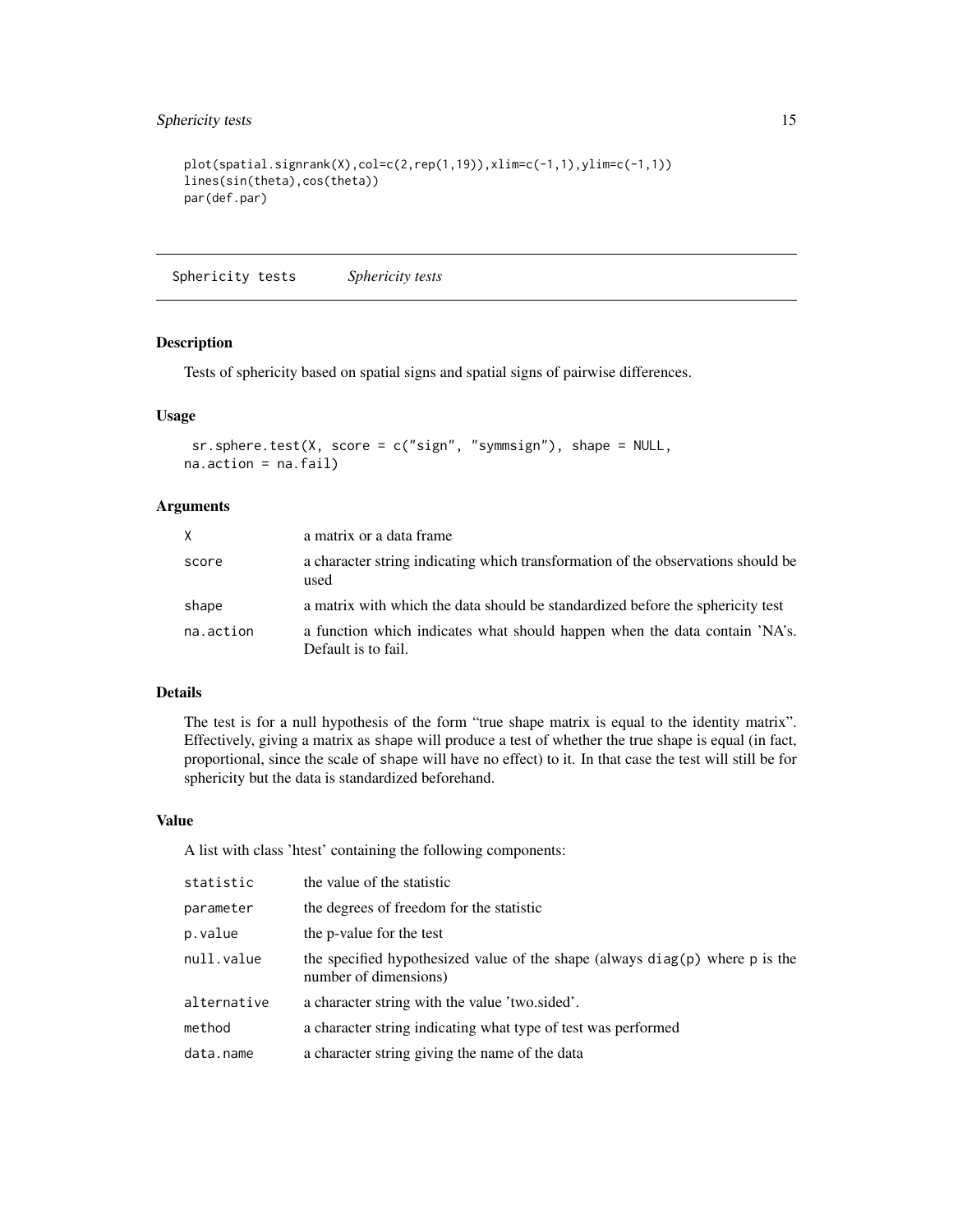#### Author(s)

Seija Sirkia, <seija.sirkia@iki.fi>

#### References

Sirkia et al. (2009) Tests and estimates of shape based on spatial signs and ranks. Journal of Nonparametric Statistics, 21, 155-176.

#### See Also

[sign and rank covariance matrices](#page-11-1)

#### Examples

```
A<-matrix(c(1,2,-3,4,3,-2,-1,0,4),ncol=3)
X<-matrix(rnorm(600),ncol=3)%*%t(A)
sr.sphere.test(X,score="sign")
```

| symm.mvtmle |              | Symmetrized M-estimators of scatter with the weights of the t- |  |  |  |  |
|-------------|--------------|----------------------------------------------------------------|--|--|--|--|
|             | distribution |                                                                |  |  |  |  |

#### Description

Iterative algorithms to estimate symmetrized M-estimators of scatter using weights of the t-distribution.

#### Usage

```
symm.mvtmle(X, nu=1, init=NULL, steps=Inf, eps=1e-6,
maxiter=100, na.action = na.fail)
```

```
symm.mvtmle.inc(X, nu=1, m=10, init=NULL, steps=Inf, permute=TRUE,
eps=1e-6, maxiter=100, na.action = na.fail)
```
#### Arguments

| X       | a matrix or a data frame                                                                                              |  |
|---------|-----------------------------------------------------------------------------------------------------------------------|--|
| nu      | the degrees of freedom of the t-distribution. The default is 1. Must be larger<br>than $0$ .                          |  |
| init    | an optional starting value for scatter                                                                                |  |
| steps   | fixed number of iteration steps to take, if Inf iteration is repeated until conver-<br>gence (or until maxiter steps) |  |
| m       | a parameter in symm. mytmle. inc which defines how many pairwise differences<br>are used, see details.                |  |
| permute | logical in symm.mvtmle.inc which determines whether the rows of X are per-<br>muted randomly, see details.            |  |

<span id="page-15-0"></span>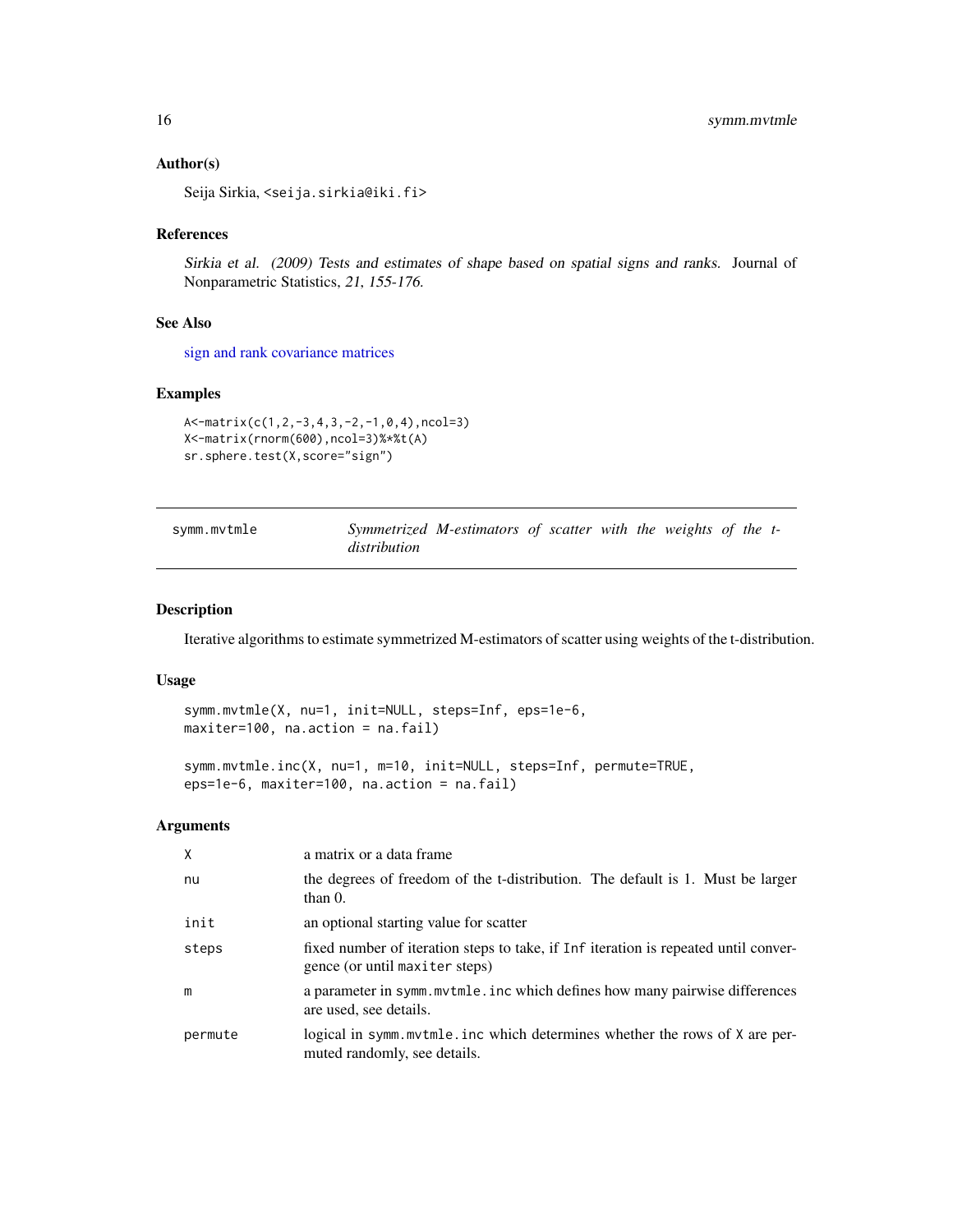#### symm.mvtmle 17

| eps       | tolerance for convergence                                                                         |
|-----------|---------------------------------------------------------------------------------------------------|
| maxiter   | maximum number of iteration steps. Ignored if steps is finite                                     |
| na.action | a function which indicates what should happen when the data contain 'NA's.<br>Default is to fail. |

#### Details

symm.mvtmle computes M-estimator of scatter using weights of the t-distribution and pairwise differences of the data. Hence, location estimation is not needed.

symm.mvtmle.inc is a computationally lighter estimator to approximate symmetrized M-estimator of scatter which uses weights of the t-distribution. Only a subset of the pairwise differences are used in the computation in the incomplete case. The magnitude of the subset used is controlled by the argument m which is half of the number of how many differences each observation is part of. Differences of successive observations are used, and therefore random permutation of the rows of X is suggested and is the default choice in the function. For details see Miettinen et al., 2016.

#### Value

symm.mvtmle returns a matrix.

symm.mvtmle.inc returns a matrix.

#### Author(s)

Jari Miettinen, <jari.p.miettinen@aalto.fi>, Klaus Nordhausen, <klaus.nordhausen@tuwien.ac.at>

#### References

Huber, P.J. (1981), Robust Statistics, Wiley, New York.

Sirkia, S., Taskinen, S., Oja, H. (2007) Symmetrised M-estimators of scatter. Journal of Multivariate Analysis, 98, 1611-1629.

Duembgen, L., Pauly, M., Schweizer, T. (2015) M-Functionals of multivariate scatter. Statistics Surveys 9, 32-105.

Miettinen, J., Nordhausen, K., Taskinen, S., Tyler, D.E. (2016) On the computation of symmetrized M-estimators of scatter. In Agostinelli, C. Basu, A., Filzmoser, P. and Mukherje, D. (editors) "Recent Advances in Robust Statistics: Theory and Application", 131-149, Springer India, New Delhi.

#### Examples

```
A<-matrix(c(1,2,-3,4,3,-2,-1,0,4),ncol=3)
X<-matrix(rnorm(1500),ncol=3)%*%t(A)
symm.mvtmle(X, nu=2)
symm.mvtmle.inc(X, nu=2, m=20)
```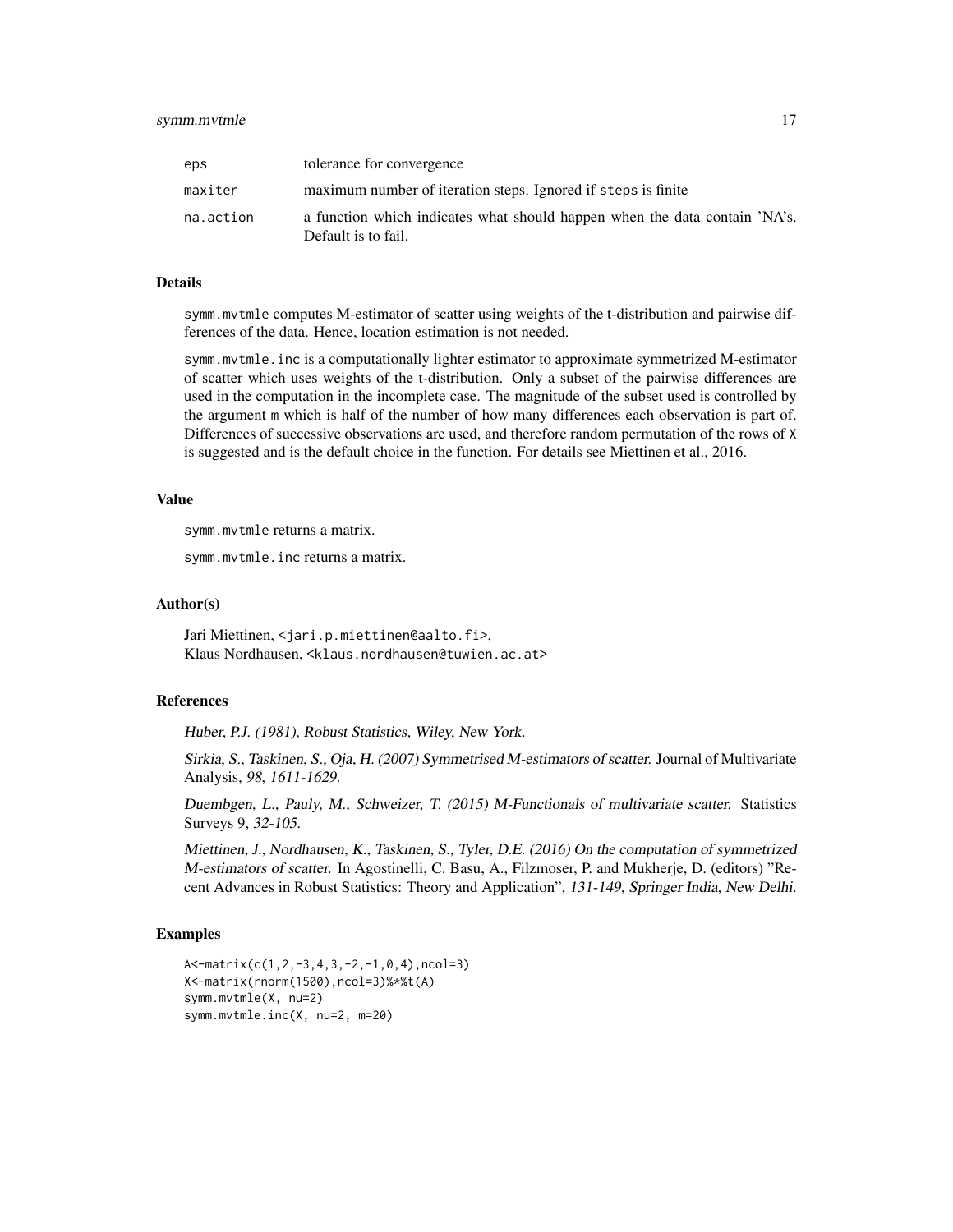<span id="page-17-1"></span><span id="page-17-0"></span>

#### Description

This function rescales a given matrix such that its determinant, trace or the value of the first diagonal element meets a criteria.

#### Usage

to.shape(M, determ, trace, first)

#### Arguments

| M      | a matrix to be scaled                        |
|--------|----------------------------------------------|
| determ | required value for determinant               |
| trace  | required value for trace                     |
| first  | required value of the first diagonal element |

#### Details

If determ, trace or first is given M is scaled such that its determinant, trace or first diagonal element, respectively, equals that value. If none of the three is given M is scaled such that its determinant equals one. If more than one criteria is given the first of them is used and the others silently ignored.

#### Value

The rescaled matrix

#### Note

A shape matrix is symmetric and positive definite square matrix. In order for the result to be such the argument matrix M should also be symmetric and positive definite square matrix. However, the function does not check for this. Expect to see errors if M is of inappropriate type.

#### Author(s)

Seija Sirkia, <seija.sirkia@iki.fi>

#### References

Paindaveine D. (2008) A Canonical Definition of Shape. Statistics and Probability Letters 78, 2240- 2247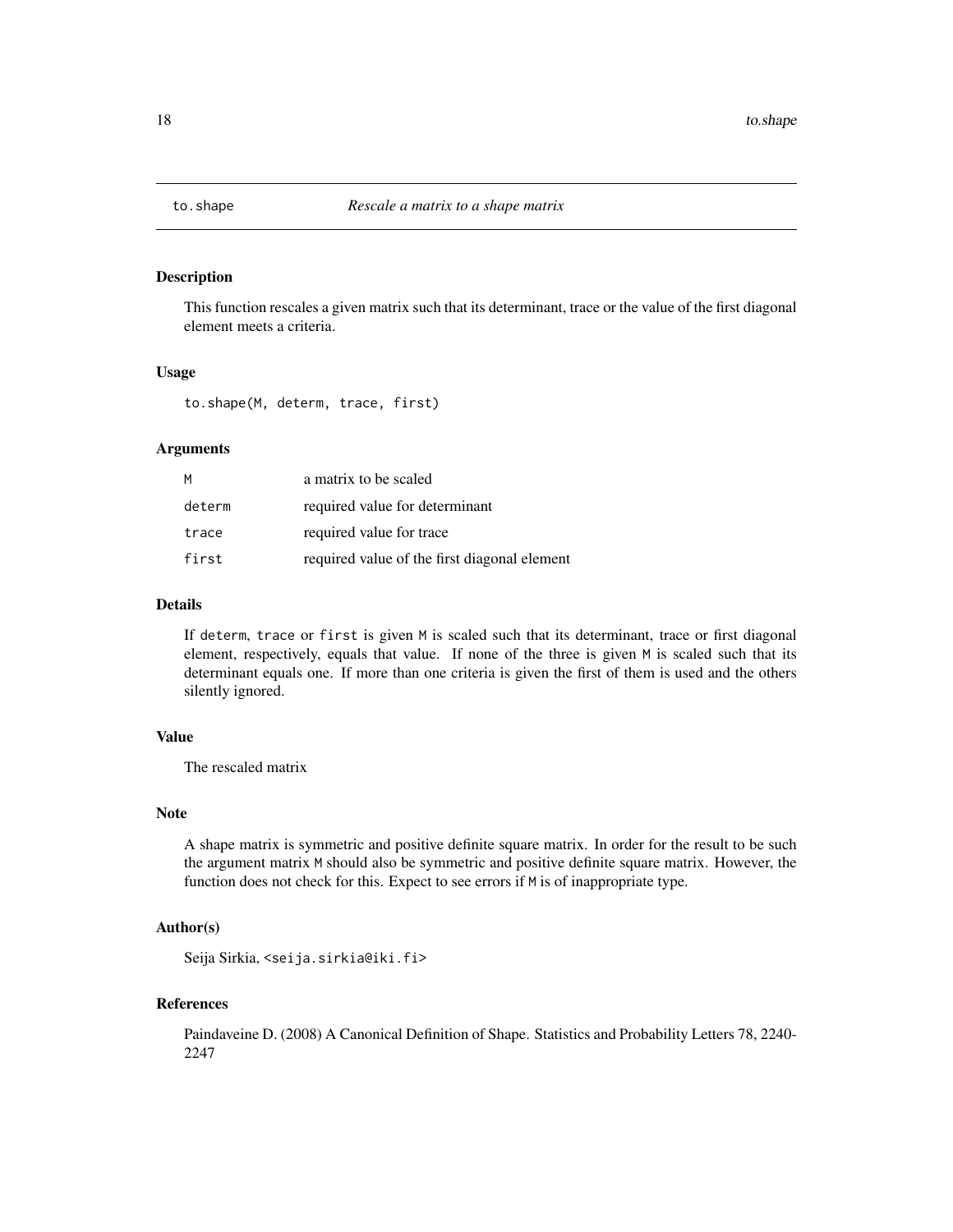to.shape 19

# Examples

```
(A<-matrix(c(1,2,-3,4,3,-2,-1,0,4),ncol=3))
to.shape(A%*%t(A))
to.shape(A%*%t(A),trace=3)
to.shape(A%*%t(A),first=1)
```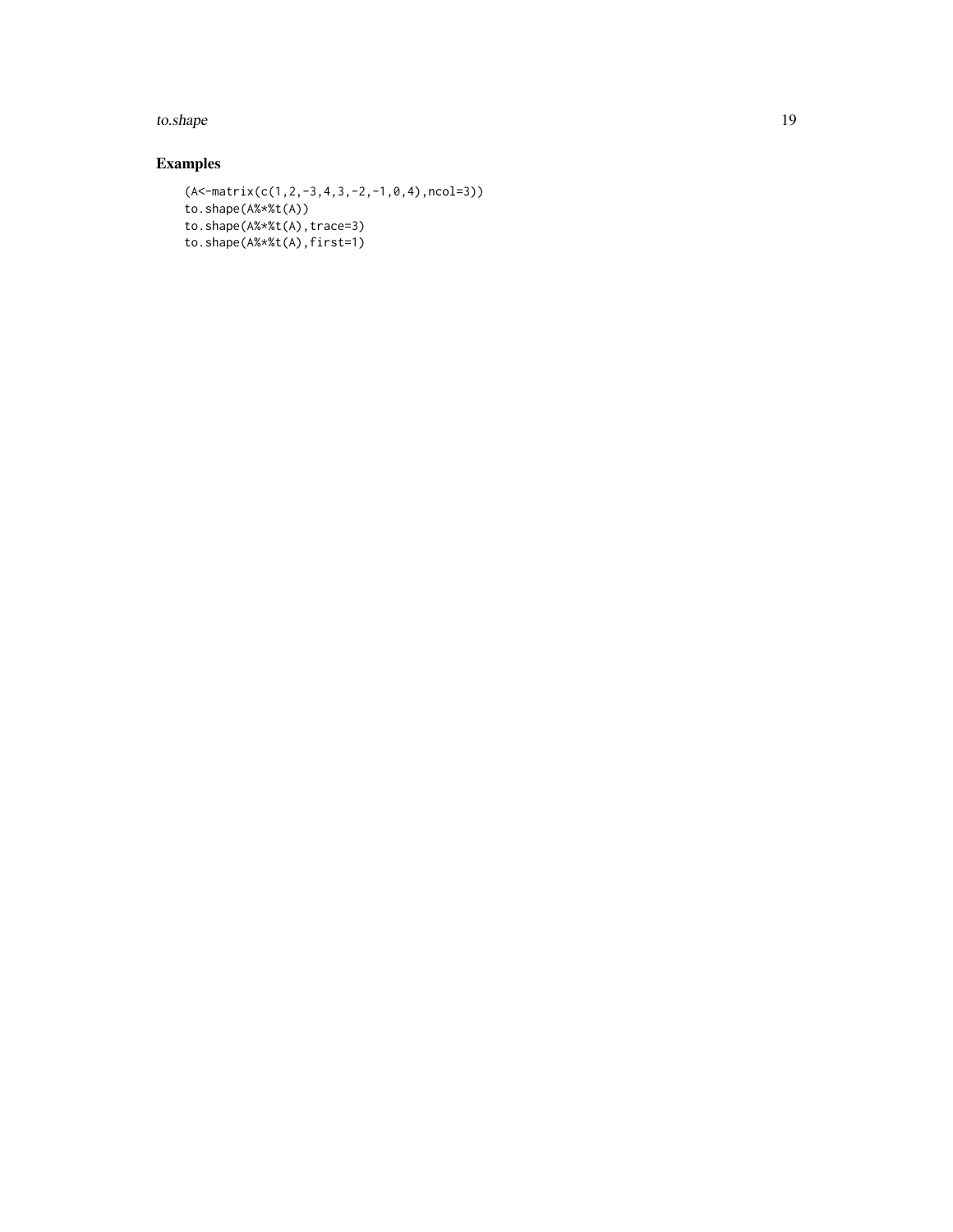# <span id="page-19-0"></span>**Index**

∗ htest Independence tests, [3](#page-2-0) Location tests, [4](#page-3-0) Shape matrices, [8](#page-7-0) Sphericity tests, [15](#page-14-0) ∗ multivariate Independence tests, [3](#page-2-0) Location tests, [4](#page-3-0) mvhuberM, [6](#page-5-0) Shape matrices, [8](#page-7-0) Spatial location, [10](#page-9-0) Spatial sign and rank covariance matrices, [12](#page-11-0) Spatial signs, symmetrized signs, ranks and signed ranks, [13](#page-12-0) Sphericity tests, [15](#page-14-0) symm.mvtmle, [16](#page-15-0) to.shape, [18](#page-17-0) ∗ nonparametric Independence tests, [3](#page-2-0) Location tests, [4](#page-3-0) Shape matrices, [8](#page-7-0) Spatial location, [10](#page-9-0) Spatial sign and rank covariance matrices, [12](#page-11-0) Spatial signs, symmetrized signs, ranks and signed ranks, [13](#page-12-0) Sphericity tests, [15](#page-14-0) ∗ package SpatialNP-package, [2](#page-1-0) ∗ robust mvhuberM, [6](#page-5-0) symm.mvtmle, [16](#page-15-0) ae.hl.estimate *(*Spatial location*)*, [10](#page-9-0) ae.spatial.median *(*Spatial location*)*, [10](#page-9-0) corresponding shape matrices, *[13](#page-12-0)*

duembgen.shape, *[10](#page-9-0)*

ICSNP, *[2](#page-1-0)* Independence tests, [3](#page-2-0) inner, *[2](#page-1-0)* Location tests, [4](#page-3-0) MNM, *[2](#page-1-0)* mvhuberM, [6](#page-5-0) outer, *[2](#page-1-0)* rank.shape *(*Shape matrices*)*, [8](#page-7-0) RCov *(*Spatial sign and rank covariance matrices*)*, [12](#page-11-0) SCov *(*Spatial sign and rank covariance matrices*)*, [12](#page-11-0) Shape matrices, [8](#page-7-0) sign and rank, *[2](#page-1-0)* sign and rank covariance matrices, *[16](#page-15-0)* signrank.shape, *[11,](#page-10-0) [12](#page-11-0)* signrank.shape *(*Shape matrices*)*, [8](#page-7-0) signs.shape, *[11](#page-10-0)* signs.shape *(*Shape matrices*)*, [8](#page-7-0) Spatial location, [10](#page-9-0) Spatial sign and rank covariance matrices, [12](#page-11-0) spatial sign and rank covariance matrices, *[10](#page-9-0)*, *[14](#page-13-0)* Spatial signs and ranks, *[4](#page-3-0)*, *[6](#page-5-0)* spatial signs and ranks, *[10](#page-9-0)*, *[13](#page-12-0)* Spatial signs, symmetrized signs, ranks and signed ranks, [13](#page-12-0) spatial.location *(*Spatial location*)*, [10](#page-9-0) spatial.median, *[12](#page-11-0)* spatial.rank *(*Spatial signs, symmetrized signs, ranks and signed ranks*)*, [13](#page-12-0) spatial.shape, *[14](#page-13-0)* spatial.shape *(*Shape matrices*)*, [8](#page-7-0) spatial.sign, *[14](#page-13-0)*